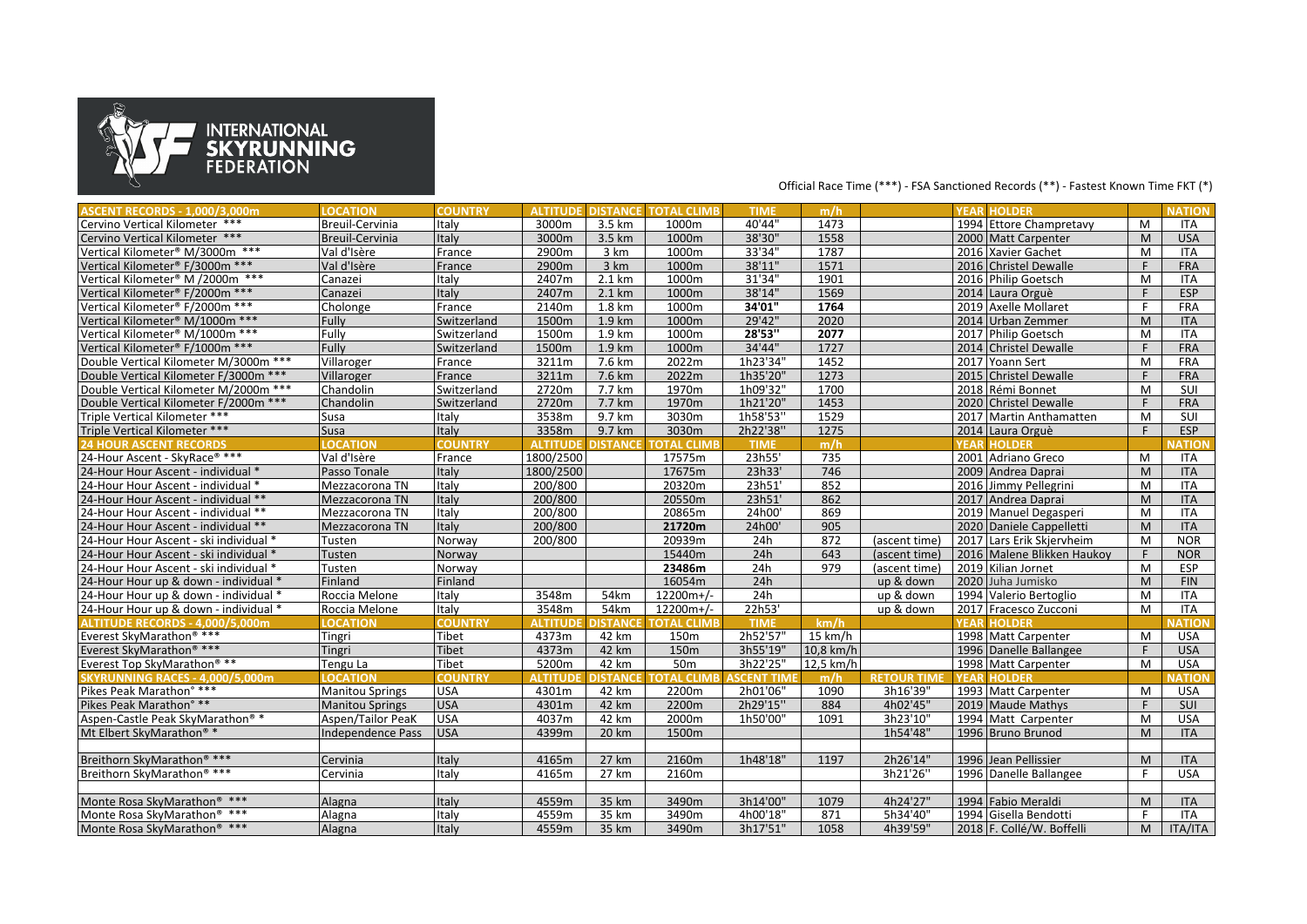| Monte Rosa SkyMarathon® ***                      | Alagna                    | Italy          | 4559m           | 35 km           | 3490m              | 4h00'55"           | 869         | 5h51'32"             |             | 2018 H. Gerardi/H. Page                         | F.      | USA/GBR                               |
|--------------------------------------------------|---------------------------|----------------|-----------------|-----------------|--------------------|--------------------|-------------|----------------------|-------------|-------------------------------------------------|---------|---------------------------------------|
| Monte Rosa SkyMarathon <sup>®</sup> ***          | Alagna                    | Italy          | 4559m           | 35 km           | 3490m              | 3h36'48"           | 966         | 5h03'56"             |             | 2018 K. Jornet/E. Forsberg                      | M/F     | ESP/SWE                               |
|                                                  |                           |                |                 |                 |                    |                    |             |                      |             |                                                 |         |                                       |
| Mont Blanc Ultra SkyMarathon® **                 | Courmayeur                | Italy          | 4810m           | 52 km           | 3800m              | 4h39'58"           | 814         | 7h06'31"             |             | 1993 Adriano Greco                              | M       | <b>ITA</b>                            |
| Mont Blanc Ultra SkyMarathon® **                 | Courmayeur                | Italy          | 4810m           | 52 km           | 3800m              | 6h                 | 633         |                      |             | 1994 Gisella Bendotti                           | F.      | <b>ITA</b>                            |
|                                                  |                           |                |                 |                 |                    |                    |             |                      |             |                                                 |         |                                       |
| Mt Kenya SkyMarathon® ***                        | Sirimon Gate^             | Kenya          | 4985m           | 42 km           | 2440m              | 3h29'00"           | 700         | 5h03'22"             |             | 1995 Fabio Meraldi                              | M       | <b>ITA</b>                            |
| Mexico Iztaccihuatl SkyMarathon <sup>®</sup> *** | Paso Cortes               | Mexico         | 5210m           | 33 km           | 1550m              | 1h55'00"           | 809         | 2h50'44"             |             | 1998 Ricardo Mejia                              | M       | <b>MEX</b>                            |
| Mt Kinabalu Climbathon ***                       | Sabah                     | Malaysia       | 4095m           | 17.8 km         | 2205m              | 1h35'29"           | 1386        | 2h33'56"             |             | 2010 Marco De Gasperi                           | M       | <b>ITA</b>                            |
| <b>SKYRUNNING RECORDS - 4,000m - ALPS</b>        | <b>LOCATION</b>           | <b>COUNTRY</b> | <b>ALTITUDE</b> | <b>DISTANCE</b> | <b>TOTAL CLIMB</b> | <b>ASCENT TIME</b> | m/h         | <b>RETOUR TIME</b>   | <b>YEAR</b> | <b>HOLDER</b>                                   |         | <b>NATION</b>                         |
| Dôme de Neige *                                  | Ailefroide                | France         | 4015m           | 10 km           | 2500m              | 2h01'00"           | 1240        |                      |             | 1999 Jean Pellissier                            | M       | <b>ITA</b>                            |
| Dôme de Neige *                                  | Ailefroide                | France         | 4015m           | 16 km           | 2500m              | 2h00'47"           | 1242        | 2h30'57"             |             | 2005 Kilian Jornet                              | M       | <b>ESP</b>                            |
| Dôme de Neige *                                  | Ailefroide                | France         | 4015m           | 16 km           | 2500m              | 1h57'55"           | 1272        |                      |             | 2005 Matheo Jaquemoud                           | M       | <b>FRA</b>                            |
| Gran Jorasses**                                  | Courmayeur                | <b>Italy</b>   | 4208m           |                 | 2210m              |                    |             | 4h03'26"             |             | 1993 Alfredo Mammoliti                          | M       | <b>ITA</b>                            |
|                                                  |                           |                |                 |                 |                    |                    |             |                      |             |                                                 |         |                                       |
| Pizzo Bernina*                                   | Sondrio                   | Italy          | 4059m           | 30km            | 3743m              | 8h00'00"           |             | 13h14'56"            |             | 2008 Enrico Benedetti                           | M       | <b>ITA</b>                            |
| Pizzo Bernina*                                   | Sondrio                   | Italy          | 4059m           | 30km            | 3743m              | 5h04'00"           |             |                      |             | 2021 Michele Boscacci                           | M       | <b>ITA</b>                            |
|                                                  |                           |                |                 |                 |                    |                    |             |                      |             |                                                 |         |                                       |
| Gran Paradiso **                                 | Pont                      | Italy          | 4061m           | 16 km           | 2100m              | 1h43'22"           | 1219        | 2h'21'32"            |             | 1995 Ettore Champretavy                         | M       | <b>ITA</b>                            |
| Gran Paradiso **                                 | Pont                      | Italy          | 4061m           | 16 km           | 2100m              | 1h29'23"           | 1410        | 2h'02'32"            |             | 2020 Nadir Mguet                                | M       | <b>ITA</b>                            |
| Gran Paradiso **                                 | Pont                      | Italy          | 4061m           | 16 km           | 2100m              | 2h40'14"           | 786         | 1h26'45"             |             | 2020 Fernanda Maciel                            | F.      | <b>BRA</b>                            |
|                                                  |                           |                |                 |                 |                    |                    |             |                      |             |                                                 |         |                                       |
| Matterhorn **                                    |                           | Italy          | 4478m           | 12 km           | 2478m              |                    |             | 4h16'26"             |             | 1990 Valerio Bertoglio                          | M       | <b>ITA</b>                            |
| Matterhorn **                                    | Cervinia<br>Cervinia      | Italy          | 4478m           | 12 km           | 2478m              | 2h10'00"           | 1144        | 3h14'44"             |             | 1995 Brunod Brunod                              | M       | <b>ITA</b>                            |
| Matterhorn **                                    |                           |                | 4478m           | 12 km           | 2478m              | 1h56'15"           | 1279        | 2h52'02"             |             | 2013 Kilian Jornet                              | M       | <b>ESP</b>                            |
|                                                  | Cervinia                  | Italy          |                 |                 |                    |                    |             | 5h52'00"             |             |                                                 | F.      | <b>SWE</b>                            |
| Matterhorn *                                     | Cervinia                  | Italy          | 4478m<br>4478m  | 12 km<br>3km    | 2478m<br>1300m     | 1h56'              | 672         |                      |             | 2013 Emelie Forsberg<br>2009 Ueli Steck         | M       |                                       |
| Matterhorn North *                               | Hornli Hutte              | Switzerland    |                 |                 |                    |                    |             |                      |             |                                                 |         | <b>AUS</b><br>$\overline{\text{SUI}}$ |
| Matterhorn North *                               | Hornli Hutte              | Switzerland    | 4478m           | 3km             | 1300m              | 1h46'              | 736         |                      |             | 2015 Dani Arnold                                | M       |                                       |
|                                                  |                           |                |                 |                 |                    |                    |             |                      |             |                                                 |         |                                       |
| Mont Blanc **                                    | Chamonix                  | France         | 4810m<br>4810m  | 30 km<br>30 km  | 3800m              | 3h38'00"           | 1046        | 5h29'30"<br>5h10'14" |             | 1988 Laurent Smagghe<br>1990 Pierre-André Gobet | M<br>M  | <b>FRA</b><br>SUI                     |
| Mont Blanc **                                    | Chamonix                  | France         |                 |                 | 3800m              |                    | 1070        | 4h57'34"             |             |                                                 | M       | <b>ESP</b>                            |
| Mont Blanc *                                     | Chamonix                  | France         | 4810m           | 30 km           | 3800m              | 3h33'00"           |             | 8h10'00"             |             | 2013 Kilian Jornet                              |         |                                       |
| Mont Blanc **                                    | Chamonix                  | France         | 4810m           | 30 km           | 3800m              |                    |             |                      |             | 2013 Emelie Forsberg                            | F.<br>M | <b>SWE</b><br><b>FRA</b>              |
| Mont Blanc - Run + Ski *                         | Chamonix                  | France         | 4810m           | 30 km           | 3800m              |                    |             | 5h05'00"             |             | 2013 Matheo Jaquemoud                           |         |                                       |
| Mont Blanc - Run + Ski *                         | Chamonix                  | France         | 4810m           | 30 km           | 3800m              | 4h07'00"           | 923         | 5h12'00"             |             | 2003 S Brosse/P Gignoux                         | M/M     | FRA                                   |
|                                                  |                           |                |                 |                 |                    | 6h55'              |             | 12h23'               |             |                                                 |         | <b>ITA</b>                            |
| Mont Blanc *                                     | Courmayeur                | Italy          | 4810m           | 52 km           | 3800m              |                    | 549         |                      |             | 1990 Fornoni/Giacometti                         | M/M     |                                       |
| Mont Blanc *                                     | Courmayeur                | Italy          | 4810m           | 52 km           | 3800m              | 4h28'36"           | 849         | 6h45'24"             |             | 1995 Fabio Meraldi                              | M       | <b>ITA</b>                            |
| Mont Blanc *                                     | Courmayeur                | Italy          | 4810m           | 52 km           | 3800m              | 4h13'00"           | 902         | 6h43'52"             |             | 2015 Marco De Gasperi                           | M       | <b>ITA</b><br><b>ESP</b>              |
| Mont Blanc *                                     | Courmayeur                | Italy          | 4810m           | 52 km           | 3800m              | 4h16'00"           | 892         | 6h35'32"             |             | 2021 Manuel Merillas                            | M       |                                       |
|                                                  |                           |                | 4559m           | 35 km           |                    | 3h53'00"           |             |                      |             |                                                 |         |                                       |
| Monte Rosa *                                     | Alagna                    | Italy          |                 |                 | 3400m              |                    | 876         | 6h07'                |             | 1989 Marino Giacometti                          | M       | <b>ITA</b>                            |
| Monte Rosa *                                     | Alagna                    | Italy          | 4559m           | 35 km           | 3400m              | 3h10'00"           | 1074<br>700 | 4h20'34"             |             | 2018 Marco De Gasperi                           | M       | <b>ITA</b>                            |
| Monte Rosa *                                     | Gressoney                 | Italy          | 4559m           | 31 km           | 2800m              | 4h                 |             | 5h29'33"             |             | 1988 Valerio Bertoglio                          | M       | <b>ITA</b>                            |
| Monte Rosa **                                    | Gressoney                 | Italy          | 4559m           | 31 km           | 2800m              | 3h05'00"           | 908         | 4h45'00"             |             | 1997 Bruno Brunod                               | M       | <b>ITA</b>                            |
| Monte Rosa *                                     | Gressoney                 | Italy          | 4559m           | 31 km           | 2800m              | 3h09'00"           | 889         | 4h30'45"             |             | 2020 Franco Collé                               | M       | <b>ITA</b>                            |
| Monte Rosa *                                     | Gressoney                 | Italy          | 4559m           | 31 km           | 2800m              | 2h46'00"           | 1001        | 3h59'18"             |             | 2021 Manuel Merillas                            | M       | <b>ESP</b>                            |
| SKYBIKE RECORDS 0 > over 4000m                   | <b>LOCATION</b>           | <b>COUNTRY</b> | <b>ALTITUD</b>  | <b>DISTANCI</b> | <b>OTAL CLIME</b>  | <b>ASCENT TIM</b>  | m/h         | <b>RETOUR TIME</b>   | <b>YEAF</b> | <b>HOLDER</b>                                   |         | <b>NATION</b>                         |
| Monte Rosa - SkyBike * Solo                      | Genoa via Alagna          | Italy          | 4559m           | 248 km          | 5050m              | 16h30'             | 306         | 9h50'+30'+6h10'      |             | 1992 Marino Giacometti                          | M       | <b>ITA</b>                            |
| Monte Rosa - SkyBike *                           | Genoa via Alagna          | Italy          | 4559m           | 246 km          | 5050m              | 14h18'             | 354         | 7h40'+20'+6h18'      |             | 2020 Nico Valsesia                              | M       | <b>ITA</b>                            |
| Monte Rosa - SkyBike (with HR monitor)*          | Genoa via Alagna          | Italy          | 4559m           | 245 km          | 5050m              | 13h35'             | 372         | 6h44'+15'+6h36'      |             | 2021 Francesco Surace                           | M       | <b>ITA</b>                            |
| Monte Rosa - SkyBike *                           | Genoa via Alagna          | Italy          | 4559m           | 245 km          | 5100m              | 11h48'             | 427         | 6h20'+10'+5h18'      |             | 2021 Marcello Ugazio                            | M       | <b>ITA</b>                            |
|                                                  |                           |                |                 |                 |                    |                    |             |                      |             |                                                 |         |                                       |
| Monte Rosa - SkyBike & Ski *                     | Genoa via Gressoney Italy |                | 4559m           | 238 km          | 4980m              | 14h31'             | 343         |                      |             | 2018 Nico Valsesia                              | M       | <b>ITA</b>                            |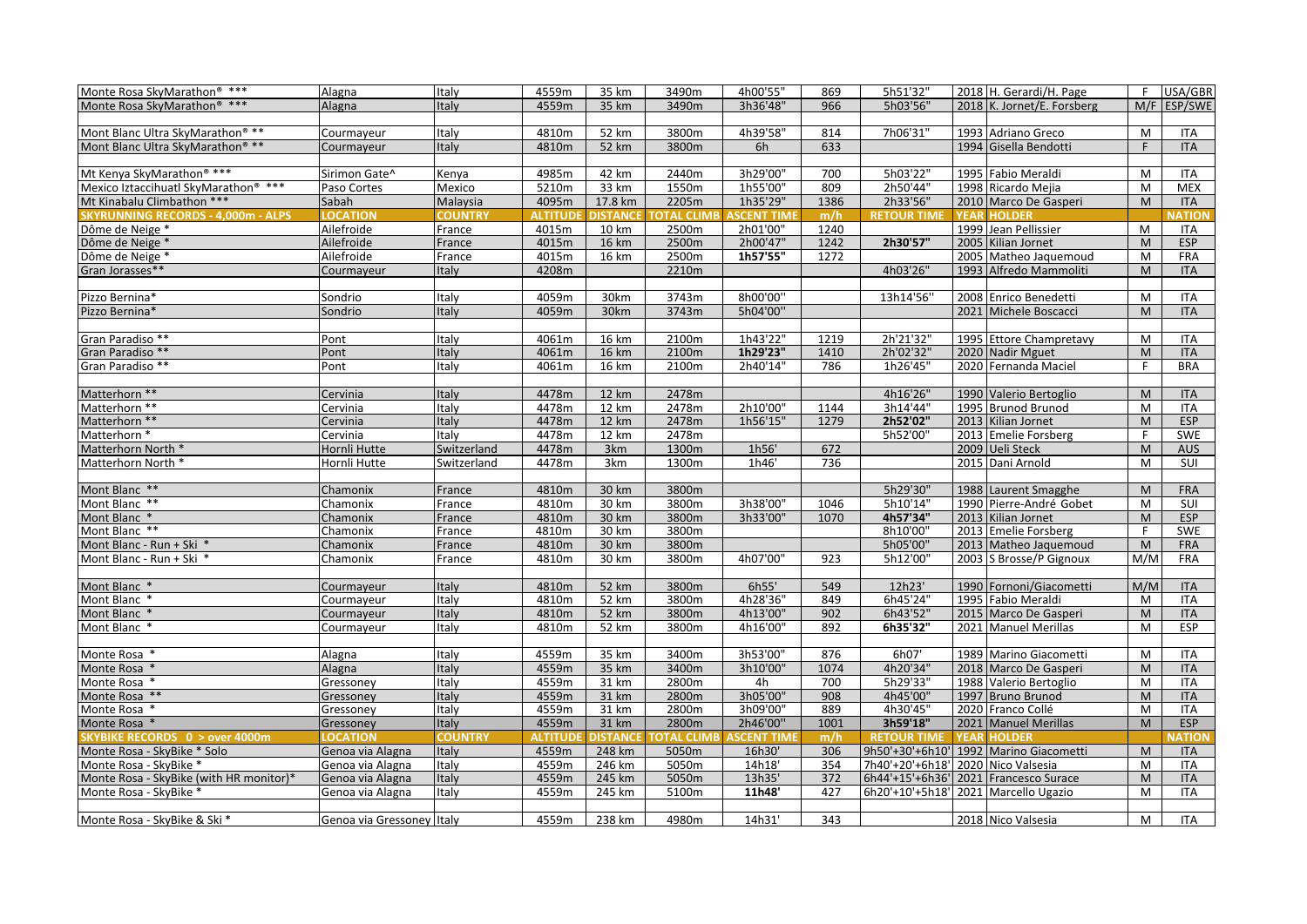| M<br><b>ITA</b><br>Monte Rosa - SkyBike (with HR monitor)*<br>4559m<br>238 km<br>4980m<br>13h02<br>370<br>7h43'+18'+5h01<br>2020 Francesco Sturace<br>Genoa via Gressoney Italy<br>4810m<br>320 km<br>5200m<br>23h00'<br>226<br>FC 20h 47'23"<br><b>ITA</b><br>Mont Blanc - SkyBike (with HR monitor)*<br>Italy<br>1997 Marino Giacometti<br>M<br>Genoa<br>ITA<br>Mont Blanc - SkyBike *<br>4810m<br>320 km<br>18h58<br>274<br>2008 Andrea Daprai<br>M<br>Genoa<br>Italy<br>5200m<br>313<br>M<br><b>ITA</b><br>Mont Blanc - SkyBike *<br>Italy<br>4810m<br>320 km<br>5200m<br>16h36'<br>2013 Nico Valsesia<br>Genoa<br>26h54'<br><b>ITA</b><br>Kilimanjaro SkyBike *<br>5962m<br>410 km<br>8206m<br>305<br>2017 Nico Valsesia<br>M<br>From the sea<br>Tanzania<br>31h55'<br><b>ITA</b><br>Mt Elbrus - SkyBike *<br>From the sea<br>5642m<br>524 km<br>5680m<br>178<br>2016 Nico Valsesia<br>M<br>Russia<br><b>ITA</b><br>6962m<br>223 km<br>8159m<br>22h41'<br>M<br>Aconcagua SkyBike & Ultra *<br>Vina del Mar<br>Chile/Argentina<br>2014 Nico Valsesia<br><b>TOTAL CLIME</b><br><b>ASCENT TIM</b><br><b>VATIOI</b><br>SKYRUNNING RECORDS - 4,000m WORLD<br>LOCATION<br><b>COUNTRY</b><br><b>ALTITUDI</b><br><b>DISTANCE</b><br>m/h<br><b>RETOUR TIME</b><br><b>YEAR HOLDER</b><br>3h30'00"<br><b>MEX</b><br>Paso Cortes<br>5441m<br>20 km<br>1800m<br>1990 Victor Pani<br>M<br>Popocatepetl *<br>Mexico<br>Kilimanjaro <sup>*</sup><br>5962m<br>52 km<br>5h38'00"<br>710<br>8h34'52"<br>2001 Bruno Brunod<br>M<br><b>ITA</b><br>4000m<br>Marangu<br>Tanzania<br>Kilimanjaro*<br>5962m<br>52 km<br>5h24'00"<br>741<br>9h38'00"<br>M<br><b>RUS</b><br>Marangu<br>Tanzania<br>4000m<br>2009 Andrey Puchinin<br>ESP<br>Kilimanjaro *<br>5962m<br>52 km<br>4000m<br>5h23'50"<br>743<br>7h14'00"<br>2010 Kilian Jornet<br>M<br>Marangu<br>Tanzania<br>ECU<br>5962m<br>52 km<br>4000m<br>4h56'00"<br>811<br>6h56'24"<br>2013 Karl Egloff<br>Kilimanjaro *<br>Marangu<br>M<br>Tanzania<br>Kilimanjaro *<br>5962m<br>4200m<br>7h08'51"<br>588<br>10h06'<br>2017 Fernanda Maciel<br>F.<br><b>BRA</b><br>Marangu<br>41 km<br>Tanzania<br>21 km<br>6h52'54"<br>2018 Kristina Schou Madsen<br>F.<br><b>DEN</b><br>Kilimaniaro <sup>*</sup><br>Mweka<br>5962m<br>4260m<br>619<br>Tanzania<br>$\overline{M}$<br>SUI<br>World's Highest Vertical Kilometer® ***<br>Barafu camp, 4795m<br>5962m<br>1h17'20"<br>3.5 km<br>1000m<br>2022<br>Roberto Delorenzi<br>Tanzania<br>World's Highest Vertical Kilometer <sup>®</sup> ***<br>Sandi Menchi Abahan<br>Barafu camp, 4795m<br>Tanzania<br>5962m<br>3.5 km<br>1000m<br>2h03'12"<br>2022<br>F.<br>PHI<br>7h35'46"<br>SUI<br>World's Highest Marathon ***<br>5962m<br>42 km<br>1836m<br>1h17'20"<br>2022 Roberto Delorenzi<br>M<br>Barafu camp, 4795m<br>Tanzania<br>World's Highest Marathon ***<br>2h03'12"<br>9h00'50"<br>$\mathsf F$<br>PHI<br>Barafu camp, 4795m<br>5962m<br>42 km<br>1836m<br>2022 Sandi Menchi Abahan<br>Tanzania<br>SUI<br>8h52'31"<br>M<br>World's Highest Ultra Marathon ***<br>Tanzania<br>5962m<br>54 km<br>1836m<br>1h17'20"<br>2022<br>Roberto Delorenzi<br>Barafu camp, 4795m<br>2h03'12"<br>PHI<br>Barafu camp, 4795m<br>5962m<br>54 km<br>1836m<br>11h03'22"<br>2022 Sandi Menchi Abahan<br>F.<br>World's Highest Ultra Marathon ***<br>Tanzania<br>ESP<br><b>USA</b><br>4197m<br><b>20 km</b><br>2300m<br>2h54'01"<br>793<br>2012 Kilian Jornet<br>Grand Teton *<br>N. Park Lupine<br>M<br><b>SWE</b><br>4197m<br>597<br>Grand Teton *<br>N. Park Lupine<br><b>USA</b><br>20 km<br>3h51'00"<br><b>Emelie Forsberg</b><br>F.<br>2300m<br>2012<br>2h53'02"<br><b>Andy Anderson</b><br><b>USA</b><br>Grand Teton *<br><b>USA</b><br>4199m<br>2012<br>M<br>Wyoming<br>nd<br><b>SWE</b><br>Grand Teton *<br><b>USA</b><br>4199m<br>3h51'00"<br>2012 Emelie Forsberg<br>F.<br>Wyoming<br>nd<br>5636m<br>42 km<br>2636m<br>4h14'00"<br>628<br>9h50'00"<br>2022 German Silva<br><b>MEX</b><br>Mexico High SkyMarahon *<br>Ref. Piedra Grande<br>Mexico<br>M<br>4392m<br>3h20'00"<br>4h40'59"<br>2012 Willie Benegas<br><b>USA</b><br>Washington<br><b>USA</b><br>M<br>Mount Rainer *<br>nd<br>4392m<br>3h15'39"<br>3h57'55"<br>2013 Andy & Jason Dorias<br><b>USA</b><br>Mount Rainer *<br>Washington<br><b>USA</b><br>M<br>nd<br><b>USA</b><br>1h14'08"<br>1h56'48"<br>2012 Andy Anderson<br><b>USA</b><br>Longs Peak <sup>*</sup><br>Colorado<br>4346m<br>nd<br>M<br><b>USA</b><br>1h56'54"<br>3h06'39"<br>M<br>Mount Whitney *<br>California<br><b>USA</b><br>4418m<br>nb<br>2012 Brett Maune<br>Mt Elbrus Race ***<br>5642m<br>3h10'12"<br>1050<br>4h10'18"<br>2020 Vitaly Shkel<br>M<br><b>RUS</b><br>Russia<br>14 km<br>3330m<br>Caucasus<br>Mt Elbrus Race ***<br>F.<br>5642m<br>14 km<br>3330m<br>4h30'00"<br>740<br>2017 Diana Zelenova<br><b>RUS</b><br>Russia<br>Caucasus<br>Mt Elbrus **<br>M<br><b>RUS</b><br>5642m<br>14 km<br>3330m<br>3h13'14"<br>1034<br>2020 Evgeny Markov<br>Caucasus<br>Russia<br><b>RUS</b><br>Mt Elbrus **<br>5642m<br>14 km<br>3330m<br>4h49'00"<br>691<br>6h25'23"<br>2015 Oksana Stefanishina<br>F.<br>Caucasus<br>Russia<br>Mt Kasbek*<br>5047m<br>17 km<br>2521m<br>4h00'26<br>629<br>6h43'13"<br>2020 Vitaly Shkel<br>F.<br><b>RUS</b><br>Caucasus<br>Russia<br><b>TOTAL CLIMB</b><br><b>ASCENT TIME</b><br><b>MOUNTAINEERING RECORDS OVER 6,000m</b><br><b>ALTITUDE</b><br><b>DISTANCE</b><br><b>RETOUR TIME</b><br><b>YEAR HOLDER</b><br><b>VATION</b><br><b>LOCATION</b><br><b>COUNTRY</b><br>m/h<br>Aconcagua **<br>6962m<br>19 km<br>2600m<br>3h40'20"<br>4h52'14"<br>2000 Brunod/Meraldi/Pellissier<br>M<br><b>ITA</b><br>Plaza Mulas<br>Argentina<br>708<br>5h57'14"<br><b>FRA</b><br>Plaza Mulas 4360m<br>6962m<br>20 km<br>2600m<br>564<br>1992 GM Haute Montagne<br>M<br>Aconcagua *<br>Argentina<br>4h36'30"<br><b>CZE</b><br>6962m<br>9,5 km<br>2600m<br>3h38'18"<br>715<br>2020 Martin Zhor<br>M<br>Aconcagua *<br>Plaza Mulas<br>Argentina<br>6962m<br>4100m<br>12h49'<br>2014 Kilian Jornet<br>M<br><b>ESP</b><br>Aconcagua *<br>60 km<br>Horcones<br>Argentina<br>ECU<br>6962m<br>4100m<br>11h52'<br>2014 Karl Egloff<br>M<br>Aconcagua *<br>Argentina<br>60 km<br>Horcones<br>60 km<br>9h50'00"<br>14h22'<br>F<br><b>BRA</b><br>Aconcagua *<br>Plaza Mulas<br>6962m<br>4100m<br>417,09<br>2016 Fernanda Maciel<br>Argentina<br><b>Entrance Park</b><br>4600m<br>14h53'00"<br>22h52'<br>2016 Fernanda Maciel<br><b>BRA</b><br>Aconcagua *<br>6962m<br>63 km<br>F.<br>Argentina<br>4200m<br>7h40'<br>12h22'<br>2011 Denis Urubko<br>Kahan Tengri*<br>Kazakistan<br>7010m<br>548<br>M<br><b>RUS</b><br>Russia<br>nb<br>4400m<br>5h06'<br>2014 Vitaly Shkel<br>M<br><b>RUS</b><br>Lenin Peak*<br>7137m<br>nd<br>862,74<br>Pamir<br>Russia<br>KAZ<br>Lenin Peak <sup>*</sup><br>7137m<br>4400m<br>586.66<br>7h30'<br>2014 Anna Oglobina<br>F.<br>Pamir<br>Russia<br>nd<br>9h43'00"<br>11h49'<br>M<br><b>ESP</b><br>McKinley - Denali *<br>6194m<br>53 km<br>4700m<br>484<br>2014 Kilian Jornet<br>Alaska<br>Alaska | Monte Rosa - SkyBike (with HR monitor)* | Genoa via Gressoney Italy | 4559m | 238 km | 4980m | 13h46' | 362 | 8h11'+3'+5h32' | 2020 Davide Talarico | M | <b>ITA</b> |
|-------------------------------------------------------------------------------------------------------------------------------------------------------------------------------------------------------------------------------------------------------------------------------------------------------------------------------------------------------------------------------------------------------------------------------------------------------------------------------------------------------------------------------------------------------------------------------------------------------------------------------------------------------------------------------------------------------------------------------------------------------------------------------------------------------------------------------------------------------------------------------------------------------------------------------------------------------------------------------------------------------------------------------------------------------------------------------------------------------------------------------------------------------------------------------------------------------------------------------------------------------------------------------------------------------------------------------------------------------------------------------------------------------------------------------------------------------------------------------------------------------------------------------------------------------------------------------------------------------------------------------------------------------------------------------------------------------------------------------------------------------------------------------------------------------------------------------------------------------------------------------------------------------------------------------------------------------------------------------------------------------------------------------------------------------------------------------------------------------------------------------------------------------------------------------------------------------------------------------------------------------------------------------------------------------------------------------------------------------------------------------------------------------------------------------------------------------------------------------------------------------------------------------------------------------------------------------------------------------------------------------------------------------------------------------------------------------------------------------------------------------------------------------------------------------------------------------------------------------------------------------------------------------------------------------------------------------------------------------------------------------------------------------------------------------------------------------------------------------------------------------------------------------------------------------------------------------------------------------------------------------------------------------------------------------------------------------------------------------------------------------------------------------------------------------------------------------------------------------------------------------------------------------------------------------------------------------------------------------------------------------------------------------------------------------------------------------------------------------------------------------------------------------------------------------------------------------------------------------------------------------------------------------------------------------------------------------------------------------------------------------------------------------------------------------------------------------------------------------------------------------------------------------------------------------------------------------------------------------------------------------------------------------------------------------------------------------------------------------------------------------------------------------------------------------------------------------------------------------------------------------------------------------------------------------------------------------------------------------------------------------------------------------------------------------------------------------------------------------------------------------------------------------------------------------------------------------------------------------------------------------------------------------------------------------------------------------------------------------------------------------------------------------------------------------------------------------------------------------------------------------------------------------------------------------------------------------------------------------------------------------------------------------------------------------------------------------------------------------------------------------------------------------------------------------------------------------------------------------------------------------------------------------------------------------------------------------------------------------------------------------------------------------------------------------------------------------------------------------------------------------------------------------------------------------------------------------------------------------------------------------------------------------------------------------------------------------------------------------------------------------------------------------------------------------------------------------------------------------------------------------------------------------------------------------------------------------------------------------------------------------------------------------------------------------------------------------------------------------------------------------------------------------------------------------------------------------------------------------------------------------------------------------------------------------------------------------------------------------------------------------------------------------------------------------------------------------------------------------------------------------------------------------------------------------------------------------------------------------------------------------------------------------------------------------------------------------------------------------------------------------------------------------------|-----------------------------------------|---------------------------|-------|--------|-------|--------|-----|----------------|----------------------|---|------------|
|                                                                                                                                                                                                                                                                                                                                                                                                                                                                                                                                                                                                                                                                                                                                                                                                                                                                                                                                                                                                                                                                                                                                                                                                                                                                                                                                                                                                                                                                                                                                                                                                                                                                                                                                                                                                                                                                                                                                                                                                                                                                                                                                                                                                                                                                                                                                                                                                                                                                                                                                                                                                                                                                                                                                                                                                                                                                                                                                                                                                                                                                                                                                                                                                                                                                                                                                                                                                                                                                                                                                                                                                                                                                                                                                                                                                                                                                                                                                                                                                                                                                                                                                                                                                                                                                                                                                                                                                                                                                                                                                                                                                                                                                                                                                                                                                                                                                                                                                                                                                                                                                                                                                                                                                                                                                                                                                                                                                                                                                                                                                                                                                                                                                                                                                                                                                                                                                                                                                                                                                                                                                                                                                                                                                                                                                                                                                                                                                                                                                                                                                                                                                                                                                                                                                                                                                                                                                                                                                                                                                                                     |                                         |                           |       |        |       |        |     |                |                      |   |            |
|                                                                                                                                                                                                                                                                                                                                                                                                                                                                                                                                                                                                                                                                                                                                                                                                                                                                                                                                                                                                                                                                                                                                                                                                                                                                                                                                                                                                                                                                                                                                                                                                                                                                                                                                                                                                                                                                                                                                                                                                                                                                                                                                                                                                                                                                                                                                                                                                                                                                                                                                                                                                                                                                                                                                                                                                                                                                                                                                                                                                                                                                                                                                                                                                                                                                                                                                                                                                                                                                                                                                                                                                                                                                                                                                                                                                                                                                                                                                                                                                                                                                                                                                                                                                                                                                                                                                                                                                                                                                                                                                                                                                                                                                                                                                                                                                                                                                                                                                                                                                                                                                                                                                                                                                                                                                                                                                                                                                                                                                                                                                                                                                                                                                                                                                                                                                                                                                                                                                                                                                                                                                                                                                                                                                                                                                                                                                                                                                                                                                                                                                                                                                                                                                                                                                                                                                                                                                                                                                                                                                                                     |                                         |                           |       |        |       |        |     |                |                      |   |            |
|                                                                                                                                                                                                                                                                                                                                                                                                                                                                                                                                                                                                                                                                                                                                                                                                                                                                                                                                                                                                                                                                                                                                                                                                                                                                                                                                                                                                                                                                                                                                                                                                                                                                                                                                                                                                                                                                                                                                                                                                                                                                                                                                                                                                                                                                                                                                                                                                                                                                                                                                                                                                                                                                                                                                                                                                                                                                                                                                                                                                                                                                                                                                                                                                                                                                                                                                                                                                                                                                                                                                                                                                                                                                                                                                                                                                                                                                                                                                                                                                                                                                                                                                                                                                                                                                                                                                                                                                                                                                                                                                                                                                                                                                                                                                                                                                                                                                                                                                                                                                                                                                                                                                                                                                                                                                                                                                                                                                                                                                                                                                                                                                                                                                                                                                                                                                                                                                                                                                                                                                                                                                                                                                                                                                                                                                                                                                                                                                                                                                                                                                                                                                                                                                                                                                                                                                                                                                                                                                                                                                                                     |                                         |                           |       |        |       |        |     |                |                      |   |            |
|                                                                                                                                                                                                                                                                                                                                                                                                                                                                                                                                                                                                                                                                                                                                                                                                                                                                                                                                                                                                                                                                                                                                                                                                                                                                                                                                                                                                                                                                                                                                                                                                                                                                                                                                                                                                                                                                                                                                                                                                                                                                                                                                                                                                                                                                                                                                                                                                                                                                                                                                                                                                                                                                                                                                                                                                                                                                                                                                                                                                                                                                                                                                                                                                                                                                                                                                                                                                                                                                                                                                                                                                                                                                                                                                                                                                                                                                                                                                                                                                                                                                                                                                                                                                                                                                                                                                                                                                                                                                                                                                                                                                                                                                                                                                                                                                                                                                                                                                                                                                                                                                                                                                                                                                                                                                                                                                                                                                                                                                                                                                                                                                                                                                                                                                                                                                                                                                                                                                                                                                                                                                                                                                                                                                                                                                                                                                                                                                                                                                                                                                                                                                                                                                                                                                                                                                                                                                                                                                                                                                                                     |                                         |                           |       |        |       |        |     |                |                      |   |            |
|                                                                                                                                                                                                                                                                                                                                                                                                                                                                                                                                                                                                                                                                                                                                                                                                                                                                                                                                                                                                                                                                                                                                                                                                                                                                                                                                                                                                                                                                                                                                                                                                                                                                                                                                                                                                                                                                                                                                                                                                                                                                                                                                                                                                                                                                                                                                                                                                                                                                                                                                                                                                                                                                                                                                                                                                                                                                                                                                                                                                                                                                                                                                                                                                                                                                                                                                                                                                                                                                                                                                                                                                                                                                                                                                                                                                                                                                                                                                                                                                                                                                                                                                                                                                                                                                                                                                                                                                                                                                                                                                                                                                                                                                                                                                                                                                                                                                                                                                                                                                                                                                                                                                                                                                                                                                                                                                                                                                                                                                                                                                                                                                                                                                                                                                                                                                                                                                                                                                                                                                                                                                                                                                                                                                                                                                                                                                                                                                                                                                                                                                                                                                                                                                                                                                                                                                                                                                                                                                                                                                                                     |                                         |                           |       |        |       |        |     |                |                      |   |            |
|                                                                                                                                                                                                                                                                                                                                                                                                                                                                                                                                                                                                                                                                                                                                                                                                                                                                                                                                                                                                                                                                                                                                                                                                                                                                                                                                                                                                                                                                                                                                                                                                                                                                                                                                                                                                                                                                                                                                                                                                                                                                                                                                                                                                                                                                                                                                                                                                                                                                                                                                                                                                                                                                                                                                                                                                                                                                                                                                                                                                                                                                                                                                                                                                                                                                                                                                                                                                                                                                                                                                                                                                                                                                                                                                                                                                                                                                                                                                                                                                                                                                                                                                                                                                                                                                                                                                                                                                                                                                                                                                                                                                                                                                                                                                                                                                                                                                                                                                                                                                                                                                                                                                                                                                                                                                                                                                                                                                                                                                                                                                                                                                                                                                                                                                                                                                                                                                                                                                                                                                                                                                                                                                                                                                                                                                                                                                                                                                                                                                                                                                                                                                                                                                                                                                                                                                                                                                                                                                                                                                                                     |                                         |                           |       |        |       |        |     |                |                      |   |            |
|                                                                                                                                                                                                                                                                                                                                                                                                                                                                                                                                                                                                                                                                                                                                                                                                                                                                                                                                                                                                                                                                                                                                                                                                                                                                                                                                                                                                                                                                                                                                                                                                                                                                                                                                                                                                                                                                                                                                                                                                                                                                                                                                                                                                                                                                                                                                                                                                                                                                                                                                                                                                                                                                                                                                                                                                                                                                                                                                                                                                                                                                                                                                                                                                                                                                                                                                                                                                                                                                                                                                                                                                                                                                                                                                                                                                                                                                                                                                                                                                                                                                                                                                                                                                                                                                                                                                                                                                                                                                                                                                                                                                                                                                                                                                                                                                                                                                                                                                                                                                                                                                                                                                                                                                                                                                                                                                                                                                                                                                                                                                                                                                                                                                                                                                                                                                                                                                                                                                                                                                                                                                                                                                                                                                                                                                                                                                                                                                                                                                                                                                                                                                                                                                                                                                                                                                                                                                                                                                                                                                                                     |                                         |                           |       |        |       |        |     |                |                      |   |            |
|                                                                                                                                                                                                                                                                                                                                                                                                                                                                                                                                                                                                                                                                                                                                                                                                                                                                                                                                                                                                                                                                                                                                                                                                                                                                                                                                                                                                                                                                                                                                                                                                                                                                                                                                                                                                                                                                                                                                                                                                                                                                                                                                                                                                                                                                                                                                                                                                                                                                                                                                                                                                                                                                                                                                                                                                                                                                                                                                                                                                                                                                                                                                                                                                                                                                                                                                                                                                                                                                                                                                                                                                                                                                                                                                                                                                                                                                                                                                                                                                                                                                                                                                                                                                                                                                                                                                                                                                                                                                                                                                                                                                                                                                                                                                                                                                                                                                                                                                                                                                                                                                                                                                                                                                                                                                                                                                                                                                                                                                                                                                                                                                                                                                                                                                                                                                                                                                                                                                                                                                                                                                                                                                                                                                                                                                                                                                                                                                                                                                                                                                                                                                                                                                                                                                                                                                                                                                                                                                                                                                                                     |                                         |                           |       |        |       |        |     |                |                      |   |            |
|                                                                                                                                                                                                                                                                                                                                                                                                                                                                                                                                                                                                                                                                                                                                                                                                                                                                                                                                                                                                                                                                                                                                                                                                                                                                                                                                                                                                                                                                                                                                                                                                                                                                                                                                                                                                                                                                                                                                                                                                                                                                                                                                                                                                                                                                                                                                                                                                                                                                                                                                                                                                                                                                                                                                                                                                                                                                                                                                                                                                                                                                                                                                                                                                                                                                                                                                                                                                                                                                                                                                                                                                                                                                                                                                                                                                                                                                                                                                                                                                                                                                                                                                                                                                                                                                                                                                                                                                                                                                                                                                                                                                                                                                                                                                                                                                                                                                                                                                                                                                                                                                                                                                                                                                                                                                                                                                                                                                                                                                                                                                                                                                                                                                                                                                                                                                                                                                                                                                                                                                                                                                                                                                                                                                                                                                                                                                                                                                                                                                                                                                                                                                                                                                                                                                                                                                                                                                                                                                                                                                                                     |                                         |                           |       |        |       |        |     |                |                      |   |            |
|                                                                                                                                                                                                                                                                                                                                                                                                                                                                                                                                                                                                                                                                                                                                                                                                                                                                                                                                                                                                                                                                                                                                                                                                                                                                                                                                                                                                                                                                                                                                                                                                                                                                                                                                                                                                                                                                                                                                                                                                                                                                                                                                                                                                                                                                                                                                                                                                                                                                                                                                                                                                                                                                                                                                                                                                                                                                                                                                                                                                                                                                                                                                                                                                                                                                                                                                                                                                                                                                                                                                                                                                                                                                                                                                                                                                                                                                                                                                                                                                                                                                                                                                                                                                                                                                                                                                                                                                                                                                                                                                                                                                                                                                                                                                                                                                                                                                                                                                                                                                                                                                                                                                                                                                                                                                                                                                                                                                                                                                                                                                                                                                                                                                                                                                                                                                                                                                                                                                                                                                                                                                                                                                                                                                                                                                                                                                                                                                                                                                                                                                                                                                                                                                                                                                                                                                                                                                                                                                                                                                                                     |                                         |                           |       |        |       |        |     |                |                      |   |            |
|                                                                                                                                                                                                                                                                                                                                                                                                                                                                                                                                                                                                                                                                                                                                                                                                                                                                                                                                                                                                                                                                                                                                                                                                                                                                                                                                                                                                                                                                                                                                                                                                                                                                                                                                                                                                                                                                                                                                                                                                                                                                                                                                                                                                                                                                                                                                                                                                                                                                                                                                                                                                                                                                                                                                                                                                                                                                                                                                                                                                                                                                                                                                                                                                                                                                                                                                                                                                                                                                                                                                                                                                                                                                                                                                                                                                                                                                                                                                                                                                                                                                                                                                                                                                                                                                                                                                                                                                                                                                                                                                                                                                                                                                                                                                                                                                                                                                                                                                                                                                                                                                                                                                                                                                                                                                                                                                                                                                                                                                                                                                                                                                                                                                                                                                                                                                                                                                                                                                                                                                                                                                                                                                                                                                                                                                                                                                                                                                                                                                                                                                                                                                                                                                                                                                                                                                                                                                                                                                                                                                                                     |                                         |                           |       |        |       |        |     |                |                      |   |            |
|                                                                                                                                                                                                                                                                                                                                                                                                                                                                                                                                                                                                                                                                                                                                                                                                                                                                                                                                                                                                                                                                                                                                                                                                                                                                                                                                                                                                                                                                                                                                                                                                                                                                                                                                                                                                                                                                                                                                                                                                                                                                                                                                                                                                                                                                                                                                                                                                                                                                                                                                                                                                                                                                                                                                                                                                                                                                                                                                                                                                                                                                                                                                                                                                                                                                                                                                                                                                                                                                                                                                                                                                                                                                                                                                                                                                                                                                                                                                                                                                                                                                                                                                                                                                                                                                                                                                                                                                                                                                                                                                                                                                                                                                                                                                                                                                                                                                                                                                                                                                                                                                                                                                                                                                                                                                                                                                                                                                                                                                                                                                                                                                                                                                                                                                                                                                                                                                                                                                                                                                                                                                                                                                                                                                                                                                                                                                                                                                                                                                                                                                                                                                                                                                                                                                                                                                                                                                                                                                                                                                                                     |                                         |                           |       |        |       |        |     |                |                      |   |            |
|                                                                                                                                                                                                                                                                                                                                                                                                                                                                                                                                                                                                                                                                                                                                                                                                                                                                                                                                                                                                                                                                                                                                                                                                                                                                                                                                                                                                                                                                                                                                                                                                                                                                                                                                                                                                                                                                                                                                                                                                                                                                                                                                                                                                                                                                                                                                                                                                                                                                                                                                                                                                                                                                                                                                                                                                                                                                                                                                                                                                                                                                                                                                                                                                                                                                                                                                                                                                                                                                                                                                                                                                                                                                                                                                                                                                                                                                                                                                                                                                                                                                                                                                                                                                                                                                                                                                                                                                                                                                                                                                                                                                                                                                                                                                                                                                                                                                                                                                                                                                                                                                                                                                                                                                                                                                                                                                                                                                                                                                                                                                                                                                                                                                                                                                                                                                                                                                                                                                                                                                                                                                                                                                                                                                                                                                                                                                                                                                                                                                                                                                                                                                                                                                                                                                                                                                                                                                                                                                                                                                                                     |                                         |                           |       |        |       |        |     |                |                      |   |            |
|                                                                                                                                                                                                                                                                                                                                                                                                                                                                                                                                                                                                                                                                                                                                                                                                                                                                                                                                                                                                                                                                                                                                                                                                                                                                                                                                                                                                                                                                                                                                                                                                                                                                                                                                                                                                                                                                                                                                                                                                                                                                                                                                                                                                                                                                                                                                                                                                                                                                                                                                                                                                                                                                                                                                                                                                                                                                                                                                                                                                                                                                                                                                                                                                                                                                                                                                                                                                                                                                                                                                                                                                                                                                                                                                                                                                                                                                                                                                                                                                                                                                                                                                                                                                                                                                                                                                                                                                                                                                                                                                                                                                                                                                                                                                                                                                                                                                                                                                                                                                                                                                                                                                                                                                                                                                                                                                                                                                                                                                                                                                                                                                                                                                                                                                                                                                                                                                                                                                                                                                                                                                                                                                                                                                                                                                                                                                                                                                                                                                                                                                                                                                                                                                                                                                                                                                                                                                                                                                                                                                                                     |                                         |                           |       |        |       |        |     |                |                      |   |            |
|                                                                                                                                                                                                                                                                                                                                                                                                                                                                                                                                                                                                                                                                                                                                                                                                                                                                                                                                                                                                                                                                                                                                                                                                                                                                                                                                                                                                                                                                                                                                                                                                                                                                                                                                                                                                                                                                                                                                                                                                                                                                                                                                                                                                                                                                                                                                                                                                                                                                                                                                                                                                                                                                                                                                                                                                                                                                                                                                                                                                                                                                                                                                                                                                                                                                                                                                                                                                                                                                                                                                                                                                                                                                                                                                                                                                                                                                                                                                                                                                                                                                                                                                                                                                                                                                                                                                                                                                                                                                                                                                                                                                                                                                                                                                                                                                                                                                                                                                                                                                                                                                                                                                                                                                                                                                                                                                                                                                                                                                                                                                                                                                                                                                                                                                                                                                                                                                                                                                                                                                                                                                                                                                                                                                                                                                                                                                                                                                                                                                                                                                                                                                                                                                                                                                                                                                                                                                                                                                                                                                                                     |                                         |                           |       |        |       |        |     |                |                      |   |            |
|                                                                                                                                                                                                                                                                                                                                                                                                                                                                                                                                                                                                                                                                                                                                                                                                                                                                                                                                                                                                                                                                                                                                                                                                                                                                                                                                                                                                                                                                                                                                                                                                                                                                                                                                                                                                                                                                                                                                                                                                                                                                                                                                                                                                                                                                                                                                                                                                                                                                                                                                                                                                                                                                                                                                                                                                                                                                                                                                                                                                                                                                                                                                                                                                                                                                                                                                                                                                                                                                                                                                                                                                                                                                                                                                                                                                                                                                                                                                                                                                                                                                                                                                                                                                                                                                                                                                                                                                                                                                                                                                                                                                                                                                                                                                                                                                                                                                                                                                                                                                                                                                                                                                                                                                                                                                                                                                                                                                                                                                                                                                                                                                                                                                                                                                                                                                                                                                                                                                                                                                                                                                                                                                                                                                                                                                                                                                                                                                                                                                                                                                                                                                                                                                                                                                                                                                                                                                                                                                                                                                                                     |                                         |                           |       |        |       |        |     |                |                      |   |            |
|                                                                                                                                                                                                                                                                                                                                                                                                                                                                                                                                                                                                                                                                                                                                                                                                                                                                                                                                                                                                                                                                                                                                                                                                                                                                                                                                                                                                                                                                                                                                                                                                                                                                                                                                                                                                                                                                                                                                                                                                                                                                                                                                                                                                                                                                                                                                                                                                                                                                                                                                                                                                                                                                                                                                                                                                                                                                                                                                                                                                                                                                                                                                                                                                                                                                                                                                                                                                                                                                                                                                                                                                                                                                                                                                                                                                                                                                                                                                                                                                                                                                                                                                                                                                                                                                                                                                                                                                                                                                                                                                                                                                                                                                                                                                                                                                                                                                                                                                                                                                                                                                                                                                                                                                                                                                                                                                                                                                                                                                                                                                                                                                                                                                                                                                                                                                                                                                                                                                                                                                                                                                                                                                                                                                                                                                                                                                                                                                                                                                                                                                                                                                                                                                                                                                                                                                                                                                                                                                                                                                                                     |                                         |                           |       |        |       |        |     |                |                      |   |            |
|                                                                                                                                                                                                                                                                                                                                                                                                                                                                                                                                                                                                                                                                                                                                                                                                                                                                                                                                                                                                                                                                                                                                                                                                                                                                                                                                                                                                                                                                                                                                                                                                                                                                                                                                                                                                                                                                                                                                                                                                                                                                                                                                                                                                                                                                                                                                                                                                                                                                                                                                                                                                                                                                                                                                                                                                                                                                                                                                                                                                                                                                                                                                                                                                                                                                                                                                                                                                                                                                                                                                                                                                                                                                                                                                                                                                                                                                                                                                                                                                                                                                                                                                                                                                                                                                                                                                                                                                                                                                                                                                                                                                                                                                                                                                                                                                                                                                                                                                                                                                                                                                                                                                                                                                                                                                                                                                                                                                                                                                                                                                                                                                                                                                                                                                                                                                                                                                                                                                                                                                                                                                                                                                                                                                                                                                                                                                                                                                                                                                                                                                                                                                                                                                                                                                                                                                                                                                                                                                                                                                                                     |                                         |                           |       |        |       |        |     |                |                      |   |            |
|                                                                                                                                                                                                                                                                                                                                                                                                                                                                                                                                                                                                                                                                                                                                                                                                                                                                                                                                                                                                                                                                                                                                                                                                                                                                                                                                                                                                                                                                                                                                                                                                                                                                                                                                                                                                                                                                                                                                                                                                                                                                                                                                                                                                                                                                                                                                                                                                                                                                                                                                                                                                                                                                                                                                                                                                                                                                                                                                                                                                                                                                                                                                                                                                                                                                                                                                                                                                                                                                                                                                                                                                                                                                                                                                                                                                                                                                                                                                                                                                                                                                                                                                                                                                                                                                                                                                                                                                                                                                                                                                                                                                                                                                                                                                                                                                                                                                                                                                                                                                                                                                                                                                                                                                                                                                                                                                                                                                                                                                                                                                                                                                                                                                                                                                                                                                                                                                                                                                                                                                                                                                                                                                                                                                                                                                                                                                                                                                                                                                                                                                                                                                                                                                                                                                                                                                                                                                                                                                                                                                                                     |                                         |                           |       |        |       |        |     |                |                      |   |            |
|                                                                                                                                                                                                                                                                                                                                                                                                                                                                                                                                                                                                                                                                                                                                                                                                                                                                                                                                                                                                                                                                                                                                                                                                                                                                                                                                                                                                                                                                                                                                                                                                                                                                                                                                                                                                                                                                                                                                                                                                                                                                                                                                                                                                                                                                                                                                                                                                                                                                                                                                                                                                                                                                                                                                                                                                                                                                                                                                                                                                                                                                                                                                                                                                                                                                                                                                                                                                                                                                                                                                                                                                                                                                                                                                                                                                                                                                                                                                                                                                                                                                                                                                                                                                                                                                                                                                                                                                                                                                                                                                                                                                                                                                                                                                                                                                                                                                                                                                                                                                                                                                                                                                                                                                                                                                                                                                                                                                                                                                                                                                                                                                                                                                                                                                                                                                                                                                                                                                                                                                                                                                                                                                                                                                                                                                                                                                                                                                                                                                                                                                                                                                                                                                                                                                                                                                                                                                                                                                                                                                                                     |                                         |                           |       |        |       |        |     |                |                      |   |            |
|                                                                                                                                                                                                                                                                                                                                                                                                                                                                                                                                                                                                                                                                                                                                                                                                                                                                                                                                                                                                                                                                                                                                                                                                                                                                                                                                                                                                                                                                                                                                                                                                                                                                                                                                                                                                                                                                                                                                                                                                                                                                                                                                                                                                                                                                                                                                                                                                                                                                                                                                                                                                                                                                                                                                                                                                                                                                                                                                                                                                                                                                                                                                                                                                                                                                                                                                                                                                                                                                                                                                                                                                                                                                                                                                                                                                                                                                                                                                                                                                                                                                                                                                                                                                                                                                                                                                                                                                                                                                                                                                                                                                                                                                                                                                                                                                                                                                                                                                                                                                                                                                                                                                                                                                                                                                                                                                                                                                                                                                                                                                                                                                                                                                                                                                                                                                                                                                                                                                                                                                                                                                                                                                                                                                                                                                                                                                                                                                                                                                                                                                                                                                                                                                                                                                                                                                                                                                                                                                                                                                                                     |                                         |                           |       |        |       |        |     |                |                      |   |            |
|                                                                                                                                                                                                                                                                                                                                                                                                                                                                                                                                                                                                                                                                                                                                                                                                                                                                                                                                                                                                                                                                                                                                                                                                                                                                                                                                                                                                                                                                                                                                                                                                                                                                                                                                                                                                                                                                                                                                                                                                                                                                                                                                                                                                                                                                                                                                                                                                                                                                                                                                                                                                                                                                                                                                                                                                                                                                                                                                                                                                                                                                                                                                                                                                                                                                                                                                                                                                                                                                                                                                                                                                                                                                                                                                                                                                                                                                                                                                                                                                                                                                                                                                                                                                                                                                                                                                                                                                                                                                                                                                                                                                                                                                                                                                                                                                                                                                                                                                                                                                                                                                                                                                                                                                                                                                                                                                                                                                                                                                                                                                                                                                                                                                                                                                                                                                                                                                                                                                                                                                                                                                                                                                                                                                                                                                                                                                                                                                                                                                                                                                                                                                                                                                                                                                                                                                                                                                                                                                                                                                                                     |                                         |                           |       |        |       |        |     |                |                      |   |            |
|                                                                                                                                                                                                                                                                                                                                                                                                                                                                                                                                                                                                                                                                                                                                                                                                                                                                                                                                                                                                                                                                                                                                                                                                                                                                                                                                                                                                                                                                                                                                                                                                                                                                                                                                                                                                                                                                                                                                                                                                                                                                                                                                                                                                                                                                                                                                                                                                                                                                                                                                                                                                                                                                                                                                                                                                                                                                                                                                                                                                                                                                                                                                                                                                                                                                                                                                                                                                                                                                                                                                                                                                                                                                                                                                                                                                                                                                                                                                                                                                                                                                                                                                                                                                                                                                                                                                                                                                                                                                                                                                                                                                                                                                                                                                                                                                                                                                                                                                                                                                                                                                                                                                                                                                                                                                                                                                                                                                                                                                                                                                                                                                                                                                                                                                                                                                                                                                                                                                                                                                                                                                                                                                                                                                                                                                                                                                                                                                                                                                                                                                                                                                                                                                                                                                                                                                                                                                                                                                                                                                                                     |                                         |                           |       |        |       |        |     |                |                      |   |            |
|                                                                                                                                                                                                                                                                                                                                                                                                                                                                                                                                                                                                                                                                                                                                                                                                                                                                                                                                                                                                                                                                                                                                                                                                                                                                                                                                                                                                                                                                                                                                                                                                                                                                                                                                                                                                                                                                                                                                                                                                                                                                                                                                                                                                                                                                                                                                                                                                                                                                                                                                                                                                                                                                                                                                                                                                                                                                                                                                                                                                                                                                                                                                                                                                                                                                                                                                                                                                                                                                                                                                                                                                                                                                                                                                                                                                                                                                                                                                                                                                                                                                                                                                                                                                                                                                                                                                                                                                                                                                                                                                                                                                                                                                                                                                                                                                                                                                                                                                                                                                                                                                                                                                                                                                                                                                                                                                                                                                                                                                                                                                                                                                                                                                                                                                                                                                                                                                                                                                                                                                                                                                                                                                                                                                                                                                                                                                                                                                                                                                                                                                                                                                                                                                                                                                                                                                                                                                                                                                                                                                                                     |                                         |                           |       |        |       |        |     |                |                      |   |            |
|                                                                                                                                                                                                                                                                                                                                                                                                                                                                                                                                                                                                                                                                                                                                                                                                                                                                                                                                                                                                                                                                                                                                                                                                                                                                                                                                                                                                                                                                                                                                                                                                                                                                                                                                                                                                                                                                                                                                                                                                                                                                                                                                                                                                                                                                                                                                                                                                                                                                                                                                                                                                                                                                                                                                                                                                                                                                                                                                                                                                                                                                                                                                                                                                                                                                                                                                                                                                                                                                                                                                                                                                                                                                                                                                                                                                                                                                                                                                                                                                                                                                                                                                                                                                                                                                                                                                                                                                                                                                                                                                                                                                                                                                                                                                                                                                                                                                                                                                                                                                                                                                                                                                                                                                                                                                                                                                                                                                                                                                                                                                                                                                                                                                                                                                                                                                                                                                                                                                                                                                                                                                                                                                                                                                                                                                                                                                                                                                                                                                                                                                                                                                                                                                                                                                                                                                                                                                                                                                                                                                                                     |                                         |                           |       |        |       |        |     |                |                      |   |            |
|                                                                                                                                                                                                                                                                                                                                                                                                                                                                                                                                                                                                                                                                                                                                                                                                                                                                                                                                                                                                                                                                                                                                                                                                                                                                                                                                                                                                                                                                                                                                                                                                                                                                                                                                                                                                                                                                                                                                                                                                                                                                                                                                                                                                                                                                                                                                                                                                                                                                                                                                                                                                                                                                                                                                                                                                                                                                                                                                                                                                                                                                                                                                                                                                                                                                                                                                                                                                                                                                                                                                                                                                                                                                                                                                                                                                                                                                                                                                                                                                                                                                                                                                                                                                                                                                                                                                                                                                                                                                                                                                                                                                                                                                                                                                                                                                                                                                                                                                                                                                                                                                                                                                                                                                                                                                                                                                                                                                                                                                                                                                                                                                                                                                                                                                                                                                                                                                                                                                                                                                                                                                                                                                                                                                                                                                                                                                                                                                                                                                                                                                                                                                                                                                                                                                                                                                                                                                                                                                                                                                                                     |                                         |                           |       |        |       |        |     |                |                      |   |            |
|                                                                                                                                                                                                                                                                                                                                                                                                                                                                                                                                                                                                                                                                                                                                                                                                                                                                                                                                                                                                                                                                                                                                                                                                                                                                                                                                                                                                                                                                                                                                                                                                                                                                                                                                                                                                                                                                                                                                                                                                                                                                                                                                                                                                                                                                                                                                                                                                                                                                                                                                                                                                                                                                                                                                                                                                                                                                                                                                                                                                                                                                                                                                                                                                                                                                                                                                                                                                                                                                                                                                                                                                                                                                                                                                                                                                                                                                                                                                                                                                                                                                                                                                                                                                                                                                                                                                                                                                                                                                                                                                                                                                                                                                                                                                                                                                                                                                                                                                                                                                                                                                                                                                                                                                                                                                                                                                                                                                                                                                                                                                                                                                                                                                                                                                                                                                                                                                                                                                                                                                                                                                                                                                                                                                                                                                                                                                                                                                                                                                                                                                                                                                                                                                                                                                                                                                                                                                                                                                                                                                                                     |                                         |                           |       |        |       |        |     |                |                      |   |            |
|                                                                                                                                                                                                                                                                                                                                                                                                                                                                                                                                                                                                                                                                                                                                                                                                                                                                                                                                                                                                                                                                                                                                                                                                                                                                                                                                                                                                                                                                                                                                                                                                                                                                                                                                                                                                                                                                                                                                                                                                                                                                                                                                                                                                                                                                                                                                                                                                                                                                                                                                                                                                                                                                                                                                                                                                                                                                                                                                                                                                                                                                                                                                                                                                                                                                                                                                                                                                                                                                                                                                                                                                                                                                                                                                                                                                                                                                                                                                                                                                                                                                                                                                                                                                                                                                                                                                                                                                                                                                                                                                                                                                                                                                                                                                                                                                                                                                                                                                                                                                                                                                                                                                                                                                                                                                                                                                                                                                                                                                                                                                                                                                                                                                                                                                                                                                                                                                                                                                                                                                                                                                                                                                                                                                                                                                                                                                                                                                                                                                                                                                                                                                                                                                                                                                                                                                                                                                                                                                                                                                                                     |                                         |                           |       |        |       |        |     |                |                      |   |            |
|                                                                                                                                                                                                                                                                                                                                                                                                                                                                                                                                                                                                                                                                                                                                                                                                                                                                                                                                                                                                                                                                                                                                                                                                                                                                                                                                                                                                                                                                                                                                                                                                                                                                                                                                                                                                                                                                                                                                                                                                                                                                                                                                                                                                                                                                                                                                                                                                                                                                                                                                                                                                                                                                                                                                                                                                                                                                                                                                                                                                                                                                                                                                                                                                                                                                                                                                                                                                                                                                                                                                                                                                                                                                                                                                                                                                                                                                                                                                                                                                                                                                                                                                                                                                                                                                                                                                                                                                                                                                                                                                                                                                                                                                                                                                                                                                                                                                                                                                                                                                                                                                                                                                                                                                                                                                                                                                                                                                                                                                                                                                                                                                                                                                                                                                                                                                                                                                                                                                                                                                                                                                                                                                                                                                                                                                                                                                                                                                                                                                                                                                                                                                                                                                                                                                                                                                                                                                                                                                                                                                                                     |                                         |                           |       |        |       |        |     |                |                      |   |            |
|                                                                                                                                                                                                                                                                                                                                                                                                                                                                                                                                                                                                                                                                                                                                                                                                                                                                                                                                                                                                                                                                                                                                                                                                                                                                                                                                                                                                                                                                                                                                                                                                                                                                                                                                                                                                                                                                                                                                                                                                                                                                                                                                                                                                                                                                                                                                                                                                                                                                                                                                                                                                                                                                                                                                                                                                                                                                                                                                                                                                                                                                                                                                                                                                                                                                                                                                                                                                                                                                                                                                                                                                                                                                                                                                                                                                                                                                                                                                                                                                                                                                                                                                                                                                                                                                                                                                                                                                                                                                                                                                                                                                                                                                                                                                                                                                                                                                                                                                                                                                                                                                                                                                                                                                                                                                                                                                                                                                                                                                                                                                                                                                                                                                                                                                                                                                                                                                                                                                                                                                                                                                                                                                                                                                                                                                                                                                                                                                                                                                                                                                                                                                                                                                                                                                                                                                                                                                                                                                                                                                                                     |                                         |                           |       |        |       |        |     |                |                      |   |            |
|                                                                                                                                                                                                                                                                                                                                                                                                                                                                                                                                                                                                                                                                                                                                                                                                                                                                                                                                                                                                                                                                                                                                                                                                                                                                                                                                                                                                                                                                                                                                                                                                                                                                                                                                                                                                                                                                                                                                                                                                                                                                                                                                                                                                                                                                                                                                                                                                                                                                                                                                                                                                                                                                                                                                                                                                                                                                                                                                                                                                                                                                                                                                                                                                                                                                                                                                                                                                                                                                                                                                                                                                                                                                                                                                                                                                                                                                                                                                                                                                                                                                                                                                                                                                                                                                                                                                                                                                                                                                                                                                                                                                                                                                                                                                                                                                                                                                                                                                                                                                                                                                                                                                                                                                                                                                                                                                                                                                                                                                                                                                                                                                                                                                                                                                                                                                                                                                                                                                                                                                                                                                                                                                                                                                                                                                                                                                                                                                                                                                                                                                                                                                                                                                                                                                                                                                                                                                                                                                                                                                                                     |                                         |                           |       |        |       |        |     |                |                      |   |            |
|                                                                                                                                                                                                                                                                                                                                                                                                                                                                                                                                                                                                                                                                                                                                                                                                                                                                                                                                                                                                                                                                                                                                                                                                                                                                                                                                                                                                                                                                                                                                                                                                                                                                                                                                                                                                                                                                                                                                                                                                                                                                                                                                                                                                                                                                                                                                                                                                                                                                                                                                                                                                                                                                                                                                                                                                                                                                                                                                                                                                                                                                                                                                                                                                                                                                                                                                                                                                                                                                                                                                                                                                                                                                                                                                                                                                                                                                                                                                                                                                                                                                                                                                                                                                                                                                                                                                                                                                                                                                                                                                                                                                                                                                                                                                                                                                                                                                                                                                                                                                                                                                                                                                                                                                                                                                                                                                                                                                                                                                                                                                                                                                                                                                                                                                                                                                                                                                                                                                                                                                                                                                                                                                                                                                                                                                                                                                                                                                                                                                                                                                                                                                                                                                                                                                                                                                                                                                                                                                                                                                                                     |                                         |                           |       |        |       |        |     |                |                      |   |            |
|                                                                                                                                                                                                                                                                                                                                                                                                                                                                                                                                                                                                                                                                                                                                                                                                                                                                                                                                                                                                                                                                                                                                                                                                                                                                                                                                                                                                                                                                                                                                                                                                                                                                                                                                                                                                                                                                                                                                                                                                                                                                                                                                                                                                                                                                                                                                                                                                                                                                                                                                                                                                                                                                                                                                                                                                                                                                                                                                                                                                                                                                                                                                                                                                                                                                                                                                                                                                                                                                                                                                                                                                                                                                                                                                                                                                                                                                                                                                                                                                                                                                                                                                                                                                                                                                                                                                                                                                                                                                                                                                                                                                                                                                                                                                                                                                                                                                                                                                                                                                                                                                                                                                                                                                                                                                                                                                                                                                                                                                                                                                                                                                                                                                                                                                                                                                                                                                                                                                                                                                                                                                                                                                                                                                                                                                                                                                                                                                                                                                                                                                                                                                                                                                                                                                                                                                                                                                                                                                                                                                                                     |                                         |                           |       |        |       |        |     |                |                      |   |            |
|                                                                                                                                                                                                                                                                                                                                                                                                                                                                                                                                                                                                                                                                                                                                                                                                                                                                                                                                                                                                                                                                                                                                                                                                                                                                                                                                                                                                                                                                                                                                                                                                                                                                                                                                                                                                                                                                                                                                                                                                                                                                                                                                                                                                                                                                                                                                                                                                                                                                                                                                                                                                                                                                                                                                                                                                                                                                                                                                                                                                                                                                                                                                                                                                                                                                                                                                                                                                                                                                                                                                                                                                                                                                                                                                                                                                                                                                                                                                                                                                                                                                                                                                                                                                                                                                                                                                                                                                                                                                                                                                                                                                                                                                                                                                                                                                                                                                                                                                                                                                                                                                                                                                                                                                                                                                                                                                                                                                                                                                                                                                                                                                                                                                                                                                                                                                                                                                                                                                                                                                                                                                                                                                                                                                                                                                                                                                                                                                                                                                                                                                                                                                                                                                                                                                                                                                                                                                                                                                                                                                                                     |                                         |                           |       |        |       |        |     |                |                      |   |            |
|                                                                                                                                                                                                                                                                                                                                                                                                                                                                                                                                                                                                                                                                                                                                                                                                                                                                                                                                                                                                                                                                                                                                                                                                                                                                                                                                                                                                                                                                                                                                                                                                                                                                                                                                                                                                                                                                                                                                                                                                                                                                                                                                                                                                                                                                                                                                                                                                                                                                                                                                                                                                                                                                                                                                                                                                                                                                                                                                                                                                                                                                                                                                                                                                                                                                                                                                                                                                                                                                                                                                                                                                                                                                                                                                                                                                                                                                                                                                                                                                                                                                                                                                                                                                                                                                                                                                                                                                                                                                                                                                                                                                                                                                                                                                                                                                                                                                                                                                                                                                                                                                                                                                                                                                                                                                                                                                                                                                                                                                                                                                                                                                                                                                                                                                                                                                                                                                                                                                                                                                                                                                                                                                                                                                                                                                                                                                                                                                                                                                                                                                                                                                                                                                                                                                                                                                                                                                                                                                                                                                                                     |                                         |                           |       |        |       |        |     |                |                      |   |            |
|                                                                                                                                                                                                                                                                                                                                                                                                                                                                                                                                                                                                                                                                                                                                                                                                                                                                                                                                                                                                                                                                                                                                                                                                                                                                                                                                                                                                                                                                                                                                                                                                                                                                                                                                                                                                                                                                                                                                                                                                                                                                                                                                                                                                                                                                                                                                                                                                                                                                                                                                                                                                                                                                                                                                                                                                                                                                                                                                                                                                                                                                                                                                                                                                                                                                                                                                                                                                                                                                                                                                                                                                                                                                                                                                                                                                                                                                                                                                                                                                                                                                                                                                                                                                                                                                                                                                                                                                                                                                                                                                                                                                                                                                                                                                                                                                                                                                                                                                                                                                                                                                                                                                                                                                                                                                                                                                                                                                                                                                                                                                                                                                                                                                                                                                                                                                                                                                                                                                                                                                                                                                                                                                                                                                                                                                                                                                                                                                                                                                                                                                                                                                                                                                                                                                                                                                                                                                                                                                                                                                                                     |                                         |                           |       |        |       |        |     |                |                      |   |            |
|                                                                                                                                                                                                                                                                                                                                                                                                                                                                                                                                                                                                                                                                                                                                                                                                                                                                                                                                                                                                                                                                                                                                                                                                                                                                                                                                                                                                                                                                                                                                                                                                                                                                                                                                                                                                                                                                                                                                                                                                                                                                                                                                                                                                                                                                                                                                                                                                                                                                                                                                                                                                                                                                                                                                                                                                                                                                                                                                                                                                                                                                                                                                                                                                                                                                                                                                                                                                                                                                                                                                                                                                                                                                                                                                                                                                                                                                                                                                                                                                                                                                                                                                                                                                                                                                                                                                                                                                                                                                                                                                                                                                                                                                                                                                                                                                                                                                                                                                                                                                                                                                                                                                                                                                                                                                                                                                                                                                                                                                                                                                                                                                                                                                                                                                                                                                                                                                                                                                                                                                                                                                                                                                                                                                                                                                                                                                                                                                                                                                                                                                                                                                                                                                                                                                                                                                                                                                                                                                                                                                                                     |                                         |                           |       |        |       |        |     |                |                      |   |            |
|                                                                                                                                                                                                                                                                                                                                                                                                                                                                                                                                                                                                                                                                                                                                                                                                                                                                                                                                                                                                                                                                                                                                                                                                                                                                                                                                                                                                                                                                                                                                                                                                                                                                                                                                                                                                                                                                                                                                                                                                                                                                                                                                                                                                                                                                                                                                                                                                                                                                                                                                                                                                                                                                                                                                                                                                                                                                                                                                                                                                                                                                                                                                                                                                                                                                                                                                                                                                                                                                                                                                                                                                                                                                                                                                                                                                                                                                                                                                                                                                                                                                                                                                                                                                                                                                                                                                                                                                                                                                                                                                                                                                                                                                                                                                                                                                                                                                                                                                                                                                                                                                                                                                                                                                                                                                                                                                                                                                                                                                                                                                                                                                                                                                                                                                                                                                                                                                                                                                                                                                                                                                                                                                                                                                                                                                                                                                                                                                                                                                                                                                                                                                                                                                                                                                                                                                                                                                                                                                                                                                                                     |                                         |                           |       |        |       |        |     |                |                      |   |            |
|                                                                                                                                                                                                                                                                                                                                                                                                                                                                                                                                                                                                                                                                                                                                                                                                                                                                                                                                                                                                                                                                                                                                                                                                                                                                                                                                                                                                                                                                                                                                                                                                                                                                                                                                                                                                                                                                                                                                                                                                                                                                                                                                                                                                                                                                                                                                                                                                                                                                                                                                                                                                                                                                                                                                                                                                                                                                                                                                                                                                                                                                                                                                                                                                                                                                                                                                                                                                                                                                                                                                                                                                                                                                                                                                                                                                                                                                                                                                                                                                                                                                                                                                                                                                                                                                                                                                                                                                                                                                                                                                                                                                                                                                                                                                                                                                                                                                                                                                                                                                                                                                                                                                                                                                                                                                                                                                                                                                                                                                                                                                                                                                                                                                                                                                                                                                                                                                                                                                                                                                                                                                                                                                                                                                                                                                                                                                                                                                                                                                                                                                                                                                                                                                                                                                                                                                                                                                                                                                                                                                                                     |                                         |                           |       |        |       |        |     |                |                      |   |            |
|                                                                                                                                                                                                                                                                                                                                                                                                                                                                                                                                                                                                                                                                                                                                                                                                                                                                                                                                                                                                                                                                                                                                                                                                                                                                                                                                                                                                                                                                                                                                                                                                                                                                                                                                                                                                                                                                                                                                                                                                                                                                                                                                                                                                                                                                                                                                                                                                                                                                                                                                                                                                                                                                                                                                                                                                                                                                                                                                                                                                                                                                                                                                                                                                                                                                                                                                                                                                                                                                                                                                                                                                                                                                                                                                                                                                                                                                                                                                                                                                                                                                                                                                                                                                                                                                                                                                                                                                                                                                                                                                                                                                                                                                                                                                                                                                                                                                                                                                                                                                                                                                                                                                                                                                                                                                                                                                                                                                                                                                                                                                                                                                                                                                                                                                                                                                                                                                                                                                                                                                                                                                                                                                                                                                                                                                                                                                                                                                                                                                                                                                                                                                                                                                                                                                                                                                                                                                                                                                                                                                                                     |                                         |                           |       |        |       |        |     |                |                      |   |            |
|                                                                                                                                                                                                                                                                                                                                                                                                                                                                                                                                                                                                                                                                                                                                                                                                                                                                                                                                                                                                                                                                                                                                                                                                                                                                                                                                                                                                                                                                                                                                                                                                                                                                                                                                                                                                                                                                                                                                                                                                                                                                                                                                                                                                                                                                                                                                                                                                                                                                                                                                                                                                                                                                                                                                                                                                                                                                                                                                                                                                                                                                                                                                                                                                                                                                                                                                                                                                                                                                                                                                                                                                                                                                                                                                                                                                                                                                                                                                                                                                                                                                                                                                                                                                                                                                                                                                                                                                                                                                                                                                                                                                                                                                                                                                                                                                                                                                                                                                                                                                                                                                                                                                                                                                                                                                                                                                                                                                                                                                                                                                                                                                                                                                                                                                                                                                                                                                                                                                                                                                                                                                                                                                                                                                                                                                                                                                                                                                                                                                                                                                                                                                                                                                                                                                                                                                                                                                                                                                                                                                                                     |                                         |                           |       |        |       |        |     |                |                      |   |            |
|                                                                                                                                                                                                                                                                                                                                                                                                                                                                                                                                                                                                                                                                                                                                                                                                                                                                                                                                                                                                                                                                                                                                                                                                                                                                                                                                                                                                                                                                                                                                                                                                                                                                                                                                                                                                                                                                                                                                                                                                                                                                                                                                                                                                                                                                                                                                                                                                                                                                                                                                                                                                                                                                                                                                                                                                                                                                                                                                                                                                                                                                                                                                                                                                                                                                                                                                                                                                                                                                                                                                                                                                                                                                                                                                                                                                                                                                                                                                                                                                                                                                                                                                                                                                                                                                                                                                                                                                                                                                                                                                                                                                                                                                                                                                                                                                                                                                                                                                                                                                                                                                                                                                                                                                                                                                                                                                                                                                                                                                                                                                                                                                                                                                                                                                                                                                                                                                                                                                                                                                                                                                                                                                                                                                                                                                                                                                                                                                                                                                                                                                                                                                                                                                                                                                                                                                                                                                                                                                                                                                                                     |                                         |                           |       |        |       |        |     |                |                      |   |            |
|                                                                                                                                                                                                                                                                                                                                                                                                                                                                                                                                                                                                                                                                                                                                                                                                                                                                                                                                                                                                                                                                                                                                                                                                                                                                                                                                                                                                                                                                                                                                                                                                                                                                                                                                                                                                                                                                                                                                                                                                                                                                                                                                                                                                                                                                                                                                                                                                                                                                                                                                                                                                                                                                                                                                                                                                                                                                                                                                                                                                                                                                                                                                                                                                                                                                                                                                                                                                                                                                                                                                                                                                                                                                                                                                                                                                                                                                                                                                                                                                                                                                                                                                                                                                                                                                                                                                                                                                                                                                                                                                                                                                                                                                                                                                                                                                                                                                                                                                                                                                                                                                                                                                                                                                                                                                                                                                                                                                                                                                                                                                                                                                                                                                                                                                                                                                                                                                                                                                                                                                                                                                                                                                                                                                                                                                                                                                                                                                                                                                                                                                                                                                                                                                                                                                                                                                                                                                                                                                                                                                                                     |                                         |                           |       |        |       |        |     |                |                      |   |            |
|                                                                                                                                                                                                                                                                                                                                                                                                                                                                                                                                                                                                                                                                                                                                                                                                                                                                                                                                                                                                                                                                                                                                                                                                                                                                                                                                                                                                                                                                                                                                                                                                                                                                                                                                                                                                                                                                                                                                                                                                                                                                                                                                                                                                                                                                                                                                                                                                                                                                                                                                                                                                                                                                                                                                                                                                                                                                                                                                                                                                                                                                                                                                                                                                                                                                                                                                                                                                                                                                                                                                                                                                                                                                                                                                                                                                                                                                                                                                                                                                                                                                                                                                                                                                                                                                                                                                                                                                                                                                                                                                                                                                                                                                                                                                                                                                                                                                                                                                                                                                                                                                                                                                                                                                                                                                                                                                                                                                                                                                                                                                                                                                                                                                                                                                                                                                                                                                                                                                                                                                                                                                                                                                                                                                                                                                                                                                                                                                                                                                                                                                                                                                                                                                                                                                                                                                                                                                                                                                                                                                                                     |                                         |                           |       |        |       |        |     |                |                      |   |            |
|                                                                                                                                                                                                                                                                                                                                                                                                                                                                                                                                                                                                                                                                                                                                                                                                                                                                                                                                                                                                                                                                                                                                                                                                                                                                                                                                                                                                                                                                                                                                                                                                                                                                                                                                                                                                                                                                                                                                                                                                                                                                                                                                                                                                                                                                                                                                                                                                                                                                                                                                                                                                                                                                                                                                                                                                                                                                                                                                                                                                                                                                                                                                                                                                                                                                                                                                                                                                                                                                                                                                                                                                                                                                                                                                                                                                                                                                                                                                                                                                                                                                                                                                                                                                                                                                                                                                                                                                                                                                                                                                                                                                                                                                                                                                                                                                                                                                                                                                                                                                                                                                                                                                                                                                                                                                                                                                                                                                                                                                                                                                                                                                                                                                                                                                                                                                                                                                                                                                                                                                                                                                                                                                                                                                                                                                                                                                                                                                                                                                                                                                                                                                                                                                                                                                                                                                                                                                                                                                                                                                                                     |                                         |                           |       |        |       |        |     |                |                      |   |            |
|                                                                                                                                                                                                                                                                                                                                                                                                                                                                                                                                                                                                                                                                                                                                                                                                                                                                                                                                                                                                                                                                                                                                                                                                                                                                                                                                                                                                                                                                                                                                                                                                                                                                                                                                                                                                                                                                                                                                                                                                                                                                                                                                                                                                                                                                                                                                                                                                                                                                                                                                                                                                                                                                                                                                                                                                                                                                                                                                                                                                                                                                                                                                                                                                                                                                                                                                                                                                                                                                                                                                                                                                                                                                                                                                                                                                                                                                                                                                                                                                                                                                                                                                                                                                                                                                                                                                                                                                                                                                                                                                                                                                                                                                                                                                                                                                                                                                                                                                                                                                                                                                                                                                                                                                                                                                                                                                                                                                                                                                                                                                                                                                                                                                                                                                                                                                                                                                                                                                                                                                                                                                                                                                                                                                                                                                                                                                                                                                                                                                                                                                                                                                                                                                                                                                                                                                                                                                                                                                                                                                                                     |                                         |                           |       |        |       |        |     |                |                      |   |            |
|                                                                                                                                                                                                                                                                                                                                                                                                                                                                                                                                                                                                                                                                                                                                                                                                                                                                                                                                                                                                                                                                                                                                                                                                                                                                                                                                                                                                                                                                                                                                                                                                                                                                                                                                                                                                                                                                                                                                                                                                                                                                                                                                                                                                                                                                                                                                                                                                                                                                                                                                                                                                                                                                                                                                                                                                                                                                                                                                                                                                                                                                                                                                                                                                                                                                                                                                                                                                                                                                                                                                                                                                                                                                                                                                                                                                                                                                                                                                                                                                                                                                                                                                                                                                                                                                                                                                                                                                                                                                                                                                                                                                                                                                                                                                                                                                                                                                                                                                                                                                                                                                                                                                                                                                                                                                                                                                                                                                                                                                                                                                                                                                                                                                                                                                                                                                                                                                                                                                                                                                                                                                                                                                                                                                                                                                                                                                                                                                                                                                                                                                                                                                                                                                                                                                                                                                                                                                                                                                                                                                                                     |                                         |                           |       |        |       |        |     |                |                      |   |            |
|                                                                                                                                                                                                                                                                                                                                                                                                                                                                                                                                                                                                                                                                                                                                                                                                                                                                                                                                                                                                                                                                                                                                                                                                                                                                                                                                                                                                                                                                                                                                                                                                                                                                                                                                                                                                                                                                                                                                                                                                                                                                                                                                                                                                                                                                                                                                                                                                                                                                                                                                                                                                                                                                                                                                                                                                                                                                                                                                                                                                                                                                                                                                                                                                                                                                                                                                                                                                                                                                                                                                                                                                                                                                                                                                                                                                                                                                                                                                                                                                                                                                                                                                                                                                                                                                                                                                                                                                                                                                                                                                                                                                                                                                                                                                                                                                                                                                                                                                                                                                                                                                                                                                                                                                                                                                                                                                                                                                                                                                                                                                                                                                                                                                                                                                                                                                                                                                                                                                                                                                                                                                                                                                                                                                                                                                                                                                                                                                                                                                                                                                                                                                                                                                                                                                                                                                                                                                                                                                                                                                                                     |                                         |                           |       |        |       |        |     |                |                      |   |            |
|                                                                                                                                                                                                                                                                                                                                                                                                                                                                                                                                                                                                                                                                                                                                                                                                                                                                                                                                                                                                                                                                                                                                                                                                                                                                                                                                                                                                                                                                                                                                                                                                                                                                                                                                                                                                                                                                                                                                                                                                                                                                                                                                                                                                                                                                                                                                                                                                                                                                                                                                                                                                                                                                                                                                                                                                                                                                                                                                                                                                                                                                                                                                                                                                                                                                                                                                                                                                                                                                                                                                                                                                                                                                                                                                                                                                                                                                                                                                                                                                                                                                                                                                                                                                                                                                                                                                                                                                                                                                                                                                                                                                                                                                                                                                                                                                                                                                                                                                                                                                                                                                                                                                                                                                                                                                                                                                                                                                                                                                                                                                                                                                                                                                                                                                                                                                                                                                                                                                                                                                                                                                                                                                                                                                                                                                                                                                                                                                                                                                                                                                                                                                                                                                                                                                                                                                                                                                                                                                                                                                                                     |                                         |                           |       |        |       |        |     |                |                      |   |            |
|                                                                                                                                                                                                                                                                                                                                                                                                                                                                                                                                                                                                                                                                                                                                                                                                                                                                                                                                                                                                                                                                                                                                                                                                                                                                                                                                                                                                                                                                                                                                                                                                                                                                                                                                                                                                                                                                                                                                                                                                                                                                                                                                                                                                                                                                                                                                                                                                                                                                                                                                                                                                                                                                                                                                                                                                                                                                                                                                                                                                                                                                                                                                                                                                                                                                                                                                                                                                                                                                                                                                                                                                                                                                                                                                                                                                                                                                                                                                                                                                                                                                                                                                                                                                                                                                                                                                                                                                                                                                                                                                                                                                                                                                                                                                                                                                                                                                                                                                                                                                                                                                                                                                                                                                                                                                                                                                                                                                                                                                                                                                                                                                                                                                                                                                                                                                                                                                                                                                                                                                                                                                                                                                                                                                                                                                                                                                                                                                                                                                                                                                                                                                                                                                                                                                                                                                                                                                                                                                                                                                                                     |                                         |                           |       |        |       |        |     |                |                      |   |            |
|                                                                                                                                                                                                                                                                                                                                                                                                                                                                                                                                                                                                                                                                                                                                                                                                                                                                                                                                                                                                                                                                                                                                                                                                                                                                                                                                                                                                                                                                                                                                                                                                                                                                                                                                                                                                                                                                                                                                                                                                                                                                                                                                                                                                                                                                                                                                                                                                                                                                                                                                                                                                                                                                                                                                                                                                                                                                                                                                                                                                                                                                                                                                                                                                                                                                                                                                                                                                                                                                                                                                                                                                                                                                                                                                                                                                                                                                                                                                                                                                                                                                                                                                                                                                                                                                                                                                                                                                                                                                                                                                                                                                                                                                                                                                                                                                                                                                                                                                                                                                                                                                                                                                                                                                                                                                                                                                                                                                                                                                                                                                                                                                                                                                                                                                                                                                                                                                                                                                                                                                                                                                                                                                                                                                                                                                                                                                                                                                                                                                                                                                                                                                                                                                                                                                                                                                                                                                                                                                                                                                                                     |                                         |                           |       |        |       |        |     |                |                      |   |            |
|                                                                                                                                                                                                                                                                                                                                                                                                                                                                                                                                                                                                                                                                                                                                                                                                                                                                                                                                                                                                                                                                                                                                                                                                                                                                                                                                                                                                                                                                                                                                                                                                                                                                                                                                                                                                                                                                                                                                                                                                                                                                                                                                                                                                                                                                                                                                                                                                                                                                                                                                                                                                                                                                                                                                                                                                                                                                                                                                                                                                                                                                                                                                                                                                                                                                                                                                                                                                                                                                                                                                                                                                                                                                                                                                                                                                                                                                                                                                                                                                                                                                                                                                                                                                                                                                                                                                                                                                                                                                                                                                                                                                                                                                                                                                                                                                                                                                                                                                                                                                                                                                                                                                                                                                                                                                                                                                                                                                                                                                                                                                                                                                                                                                                                                                                                                                                                                                                                                                                                                                                                                                                                                                                                                                                                                                                                                                                                                                                                                                                                                                                                                                                                                                                                                                                                                                                                                                                                                                                                                                                                     |                                         |                           |       |        |       |        |     |                |                      |   |            |